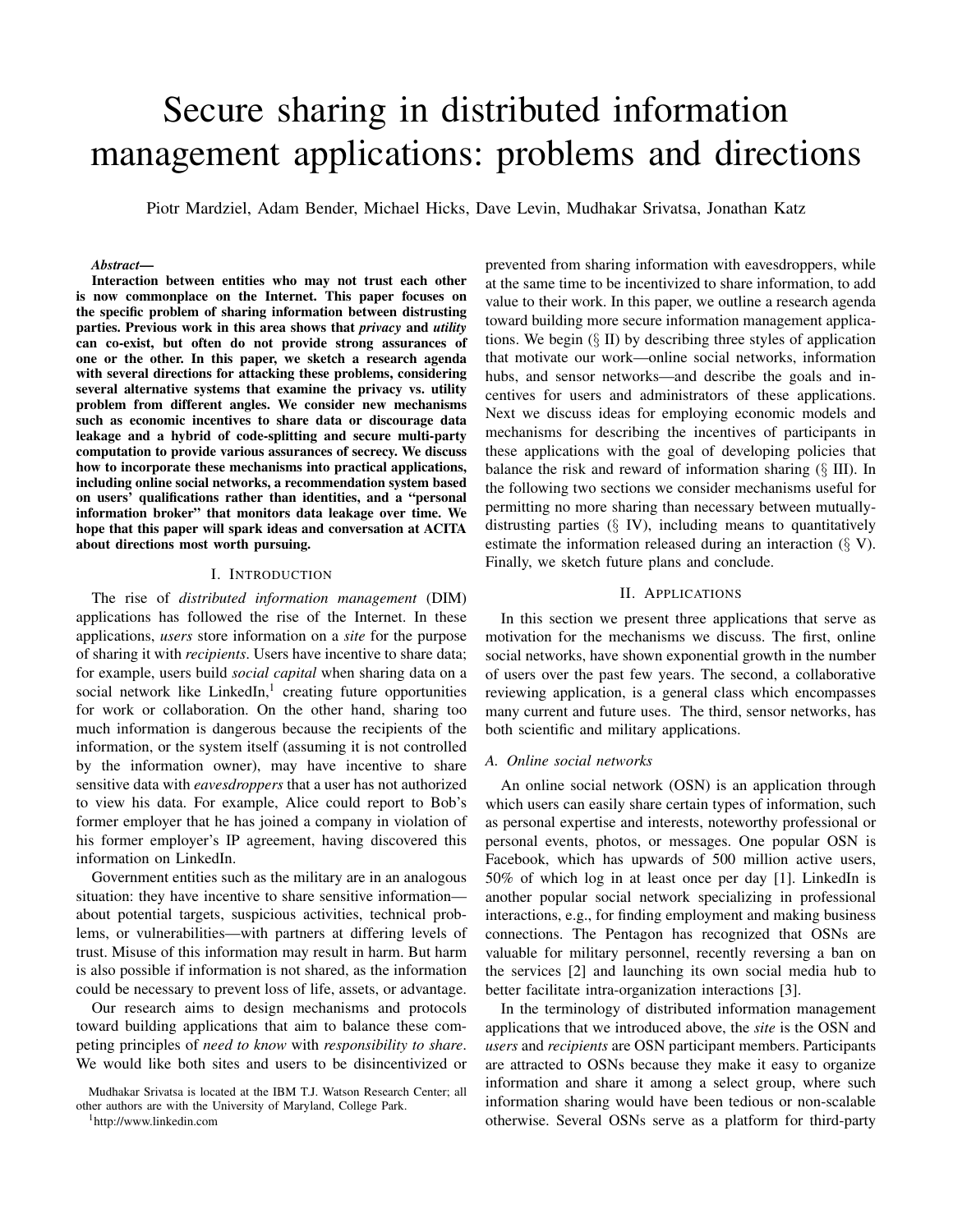applications with which their users can interact, and these interactions are often customized based on a participant's personal data: one popular Facebook application is a calendar that tracks the birthdays of a user's friends [4].

Most OSNs are free to users, adding to their appeal, and generate revenue from advertising. Users' personal data, all of which is available to the site, is of particular interest, since it can be used to display targeted ads. For example, based on a user's status posts and profile information the site can attempt to select ads a certain user is more likely to be interested in; better selection leads to more profit.

To summarize, participants have incentive to share data with their friends and associates and with the site and third-party apps to improve their interaction experience. Third-party applications also often rely on advertising and thus want to attract as many users as possible to their own sites; customizing the experience based on user data is thus useful. The site has incentive to attract as many users as possible and to collect as much data as possible to increase its revenue. Indeed, researchers have observed that the terms-of-use agreement for Facebook is quite draconian [5]; it requires that users "not provide any false personal information on Facebook", "keep [their] contact information accurate and up to date", and grant Facebook a non-exclusive license to any content a user posts.

In the setting of OSNs, our interest is to develop techniques that facilitate sharing without unnecessary information release. Our approach is to design policies that permit users to make informed decisions about what information they wish to share and mechanisms that enforce fine-grained sharing policies.

#### *B. Collaborative reviewing*

Another class of application that must balance the privacy/utility trade-off is what we call an *information hub*. Popular examples of such systems are Slashdot [6] and Reddit [7]. The users of information hubs post snippets or links to articles they think might be of interest, and recipients respond with comments about the posting. Some sites bubble highly-favored posts to the top, incentivizing clever and interesting content from users. The hosting service itself has incentive to acquire as many readers as possible, usually to increase ad revenue.

Information hubs are valuable to the defense community. The U.S. intelligence community uses Intellipedia [8], a classified variant of Wikipedia [9], for organizing information of inter-agency interest. STRATCOM's 4-star blog aims to serve a similar purpose, encouraging contributions outside the chain of command [10]. Here there are similar incentives: posts/articles are rated directly or indirectly and posters/authors can be commentators and vice versa. This encourages posting of high-quality information in order to improve reputation.

In addition to such existing examples of information hubs, we also conceive of a collaborative reviewing system for academic research, a web-based system exhibiting many information sharing issues we are studying as well as being a useful tool for the research community. The site would host not only academic papers but also public reviews of these papers. Reviews include numerical scores and textual comments and serve to inform others about the papers they might be interested in reading. Users of the site will have a profile that includes relevant information, such as their name, job, papers they have authored, and their interests coupled with their expertise; e.g., Bob might be interested in embedded systems but not know that much about the topic, and Alice might be interested in sensor networks and be an expert. Subsequent consumers of these reviews can rate them as well, either with a simple "thumbs up" as with Reddit [7], or with more detailed information, such as whether the commenter agrees with a review's conclusion or if the review is technically sound or thorough. The weight of these ratings may depend on the rater's credibility. Applying these ideas, the site is ultimately useful for identifying high-quality papers and area experts, i.e., those whose reviews or papers are highly regarded.

Reviewers may sometimes wish to remain anonymous. This is for the same reason the scientific community uses anonymous peer-reviewing today—to protect a reviewer who provides a negative opinion from backlash. At the same time, anonymity (without further assurance) may reduce the credibility of the review. Thus there is incentive to share some information so that others can judge the review, but not enough information to identify the reviewer. Another problem is weighing a reviewer's self-proclaimed expertise. Users would like corroboration of these claims. Such corroboration could come from other users who may agree to the user's expertise, or it may come from artifacts, such as published papers (or program committee memberships) in the declared area of expertise. The reviews themselves add to their own credibility the more they stand alone in justifying their conclusions.

In short, there is incentive to share information—to increase reputation and to improve the overall value of the system—but some disincentive as well—due to the potential for negative backlash. If we imagine such a system used in a military setting, as with the STRATCOM blog, we can imagine a similar set of issues: commanders want the best information but may blame the bearer of bad news, thus incentivizing anonymity but in doing so potentially reducing credibility. Finding ways to balance these competing aims is an important research challenge.

## *C. Sensor Networks*

Operators of sensor neworks must also balance the trade-off between sharing certain data (measurements and aggregates) while protecting others (device locations). An adversary that learns the locations of sensors can interfere with measurements or capture the sensors [11].

Sensors networks do not exactly fit the DIM model explored in this paper. Specifically, the *users* (sensors) cooperate with the *site* (the operator), which determines the policies for sharing with *recipients* (third-parties that wish to use sensor data). However, they can still benefit from the techniques we discuss. As an example, consider two operators of distinct networks,  $N_1$  and  $N_2$ , located near each other.  $N_1$  wishes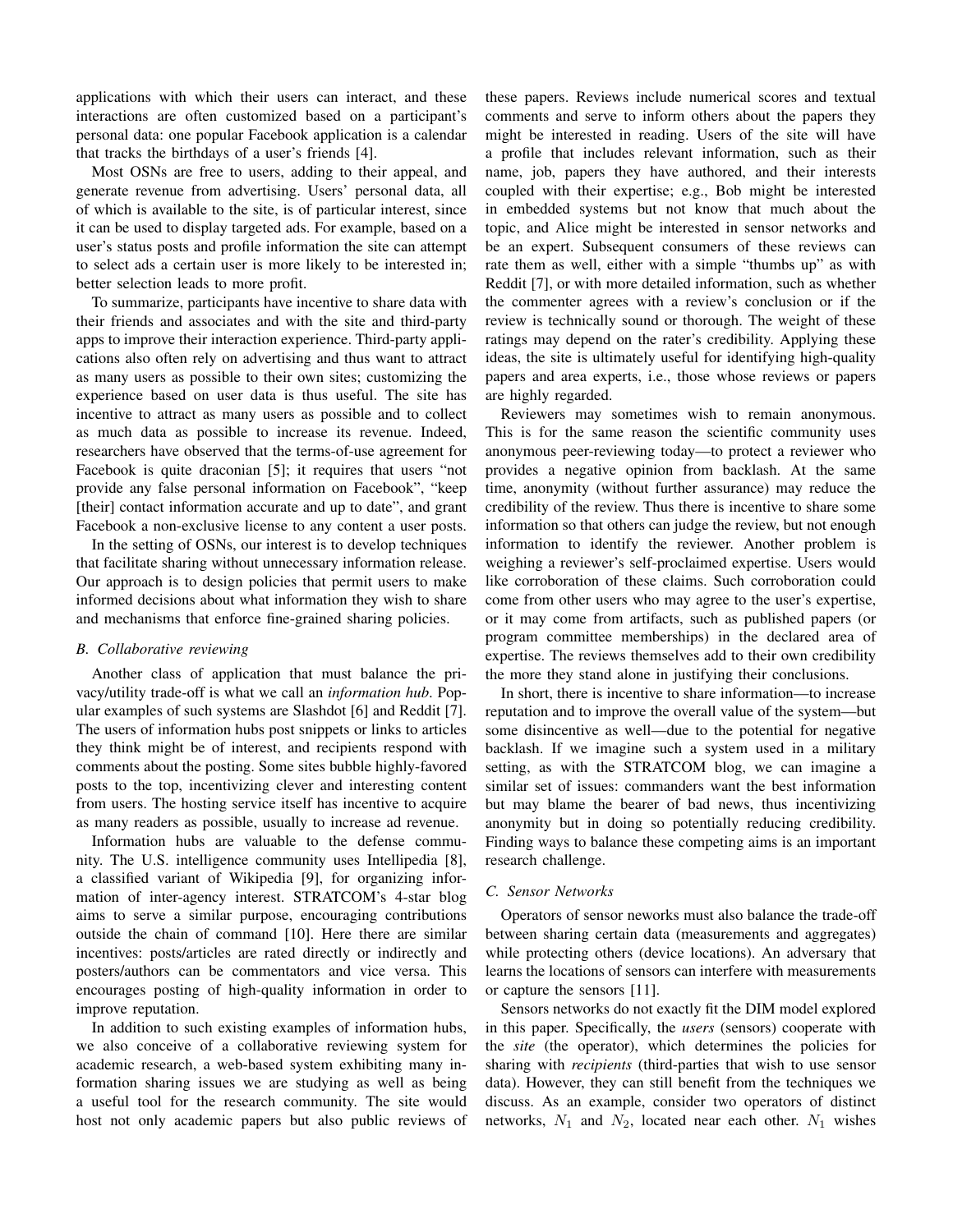to use readings from  $N_2$  to augment its own data collection. For sharing to be successful, each must take precautions. At the very least,  $N_2$  must aggregate (or otherwise mask) its data so that  $N_1$  cannot determine the location of the sensors.  $N_2$ may wish to further limit the data it shares so that  $N_1$  cannot use it to attain a tactical or competitve advantage over  $N_2$ . On the other hand,  $N_1$  must ensure that  $N_2$  is not sharing bogus data. It can do so by, for instance, ensuring that readings from sensors closest to  $N_2$ 's sensors are similar. It can also compare aggregated statistics (i.e., the average temperature over the past week is the same in both networks) for consistency.

## III. DEVELOPING SHARING POLICIES

Each user of a DIM application must determine what information he is willing to share with each potential recipient. His choice is limited by the sorts of sharing policies the site will enforce; we consider mechanisms for enforcing finegrained policies in the next section. For now, consider policies that are specified as access controls for users acting in certain roles. For example, Facebook policies apply to friends, friends of friends, the public, and sometimes user-specified groups.

To determine an effective sharing policy, users must balance the utility/privacy trade-off of sharing the information. To allow them to do so, we wish to determine what information can best inform their choices. Specifically, we ask: (1) What data can the system monitor or gather that describes the cost/benefit trade-off? (2) How can this information be gathered reliably and efficiently? (3) What metrics and algorithms can use this data to effectively inform a sharing decision? We present some exploration of these questions in the remainder of this section.

#### *A. Valuing information: Indicators of whether to share or not*

When DIM users consider whether to share information or not, their concerns will be abstract. For example, if a user Bob shares his religious beliefs on an OSN, he may encourage communication from like-minded people (whom he may not otherwise realize are like-minded) and develop stronger relationships with them. On the other hand, he may also tickle the prejudices of others and elicit a negative reaction. The question Bob must answer is: will the benefit outweigh the cost?

To answer such questions, users would like to gather evidence that support a decision to share or not to share. Such evidence could take many forms:

- Positive vs. negative: a decision to share can cause events that are either good or bad for the user.
- Observed vs. provided: a user may be alerted to the ramifications of a decision either through observed evidence (e.g., losing friends in an OSN) or through soliciting reactions directly from users (e.g., a posted article received many "thumbs-down" votes).
- In-band vs. out-of-band: the application by which the information is shared (e.g., the OSN) can gather the evidence, or it may be acquired via some means outside the system.

• Trustworthy vs. untrustworthy: The reputation of the evidence provider (whether a system, individual, or otherwise) may be taken into account when using it to assess value.

Creating policies that incorporate evidence requires evaluating various forms of evidence. A first step is to identify useful evidence by observation of existing  $DIM$  use.<sup>2</sup> By gathering data of user activities over time, we can create a taxonomy of evidence, its sources, and effects in real-world usage to help guide user policies. We can also observe a user's behavior over time. If a user's activity increases, then we can infer that some positive value is being received from interaction. By observing many users' activities, we can identify events that correlate with various levels of site usage.

As the above information arises from the DIM itself, it can be reliably gathered. We may also wish to correlate such data with externally-visible data, such as public Web sites. For example, a Georgia school teacher was recently fired because parents complained of information and photos posted on her Facebook page [13]. Such a negative outcome is a powerful disincentive to certain kinds of sharing and such knowledge is useful when determining policies. One challenge is developing means to automatically acquire such information and to assess the credibility of the source.

#### *B. Economics-based metrics*

To encourage productive sharing and discourage illicit information release, we can apply ideas from markets. Placing monetary value on sensitive data enables a broader range of policies. When a user shares data with a site, they agree upon a price for the data. The price does not have to be a fixed value it can represent recurring payments, for example, \$1 per month that the user allows the site to use the data. Compensating users for their data gives them some recourse if data is leaked.

This approach is similar to the existing Internet economic model built around advertising. Sites share their resources (the attention of readers) with a third-party (the advertiser) by placing an ad on their site and receive compensation in return. The type of ad and amount of compensation varies depending on the composition and size of the audience. Advertisers pay the site either a fixed price for a given amount of space on a Web page, or on a per-impression/per-click model that depends on how often the ad is displayed or clicked on. We borrow concepts from this model and show how they apply to users sharing their resources (data) with a third-party (a hosting site).

*Marketplaces and pricing:* There are many possible methods of data valuation. We envision a "data marketplace," much like a stock ticker, that reports on the current "going rate" of various pieces of information. When a user shares data with a site, the two parties enter into an agreement on what the data is worth and how the user will be compensated for it (possibly only in the case of leakage).

 $2$ One problem with such a data-based study on Facebook in particular is that user data is proprietary, and storing it, even when it is accessible, is a violation of the Facebook license agreement. The MySpace user data [12] archive may be useful in this regard.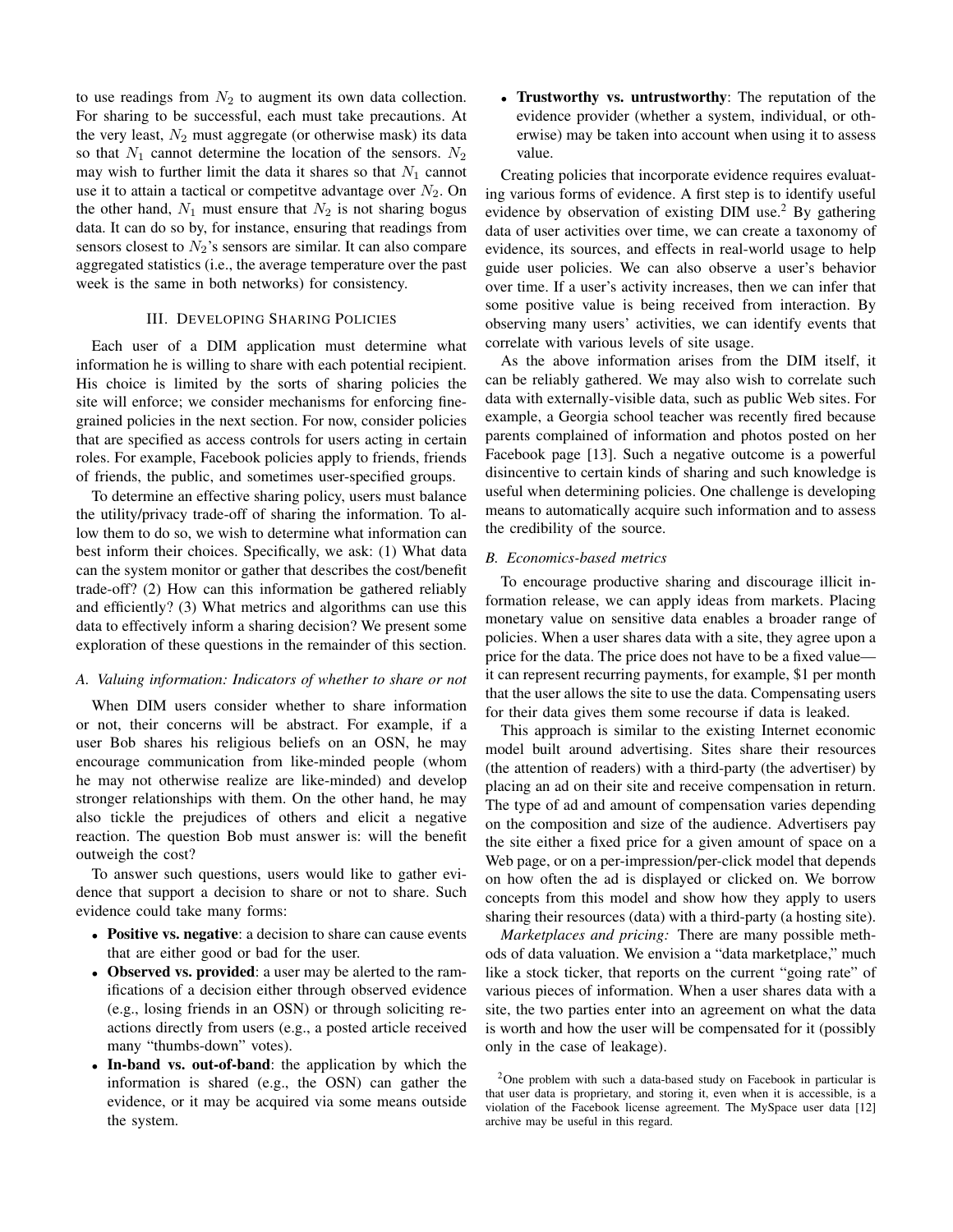*Payment schemes:* We present three different possible payment schemes: a one-time payment upon data transfer, a onetime payment upon data leakage, and a recurring payment (possibly depending on usage).

- One-time payment upon data transfer. In this scheme, the site pays the user the current going rate for each piece of data that is shared. Once the site has the data, it assumes ownership and may share the data with whomever it chooses (as it has no incentive to not share the data). One advantage of this system is that no monitoring system is required to detect leakage. However, care must be taken to ensure the user-provided information is correct—a user could easily create many accounts and share bogus data to collect multiple payments.
- Recurring payment. In this scheme, in addition to a possible up-front payment, the site makes payments on a regular basis of an amount that is a function of the data the user shares, how often it is viewed, how much the user interacts with the site, and other factors. With this scheme the user must employ a method to detect leakage but the incentive to create fake accounts is minimal, as the payment depends on the amount of interaction with the site, which imposes a cost on maintaining a fake profile. However, there is no guarantee that the site will erase or cease to use the user's data once the contract is broken; data transmission is irreversible. Hence this scheme is most appropriate for short-lived data, such as preferences.
- One-time payment upon data leakage. In this scheme, the user stores data with the site and trusts it to not share with eavesdroppers. The site and the user enter into a contract dictating how the site will compensate the user if and when the site ever leaks the data, intentionally or otherwise. This arrangement requires a monitoring system to inform the user of when data is leaked, and a method to prove that the site leaked the data. Here, a user has no incentive to create a fake profile, as there is no guarantee that the data will ever be leaked. Thus the information entered is more likely to be accurate. However, monitoring systems are expensive and often incomplete [14]. As this scheme provides the strongest disincentive to leak data, it is most appropriate for sensitive or unchanging data.

These policies are compatible with today's advertisingbased sites (indeed, we expect that sites will be able to pay users with the money their earn by using the user's own data!). The first two policies allow sites to earn revenue in the same way they do today. The last still allows sites to show untailored ads and, because it is appropriate for sensitive data, allows the site to charge users for secure storage of their data. By using (a combination of) these three policies, a user and a site can enter into a mutually-agreeable contract that gives incentive to users to share data and to sites to protect that data.

# IV. ENFORCING POLICIES: THE PRINCIPLE OF LEAST SHARING

One way to avoid unauthorized release of information is not to share it in the first place. For example, rather than send private data to OSN servers which perform ad selection, an alternative would be for the user to run the OSN's ad selection algorithm on locally-stored data and provide the OSN with the result. If the choice of ad does not identify the user, the OSN learns less about the user but can still serve targeted ads.

Such an approach is a form of *privacy-preserving computation*. Abstractly, the goal of privacy-preserving computation is as follows, simplified to client (user) and server (site). We wish to compute some function  $F(x_1, \ldots, x_n, y_1, \ldots, y_m)$ where  $x_1, ..., x_n$  are private data to the server and  $y_1, ..., y_m$ are private data to the user. After the computation, both sides know the output of  $F$ , but do not learn anything about the other's private input, other than what is implied by the result.

#### *A. Prior work*

Prior work has taken two basic approaches to solving the privacy preserving computation problem, *computation splitting* (CS) and *secure multiparty computation* (SMC). The first is exemplified by Jif/Split [15], [16] and its descendant, Swift [17], and the second by Fairplay [18], [19]. We describe each in turn and then consider generalizations of these ideas that we think are worth exploring.

**Computation splitting** We can protect  $x_1, ..., x_n$  and  $y_1, \ldots, y_m$  by splitting the computation between client and server, using static information flow analysis [15]. Essentially both sides will declare policies about their data, including *declassifications* that allow some information about the data to be shared in particular ways to the other party. For example, rather than releasing all of a credit card number to the remote party, the declassification may release only its last four digits. The static analysis ensures that any such declassifications take place before any secret data is sent to the remote party. Code that operates on non-secret data can be placed on either the client or server, as the code is not considered secret (we will consider altering this assumption shortly).

In the end, both parties learn the result of the computation and the secret values declassified by the other side. The declassified values may be implied by the result, or may convey additional information. As degenerate cases: If there are no  $x_1, \ldots, x_n$  to be protected, we can ship the entire code to the client to perform locally; conversely, if the client is willing to share the entirety of  $y_1, ..., y_m$ , then these can all be shipped to the server, and the computation can be performed there.

Secure multiparty computation Fairplay [18] requires no declassifications, but rather uses an interactive protocol and cryptographic techniques to protect data as it is shipped back and forth between client and server to compute  $F$ . It is more flexible than Jif/Split in that it ensures less information is released to the remote party, but also more expensive. Fairplay was originally developed for two-party computations, but has been generalized to  $n$ -way computations in FairplayMP [19].

## *B. Application to DIM applications: research problems*

Return to the OSN example: suppose the server wishes to perform a computation on the user's data, and the user wishes to store his data locally, releasing as little of it as possible.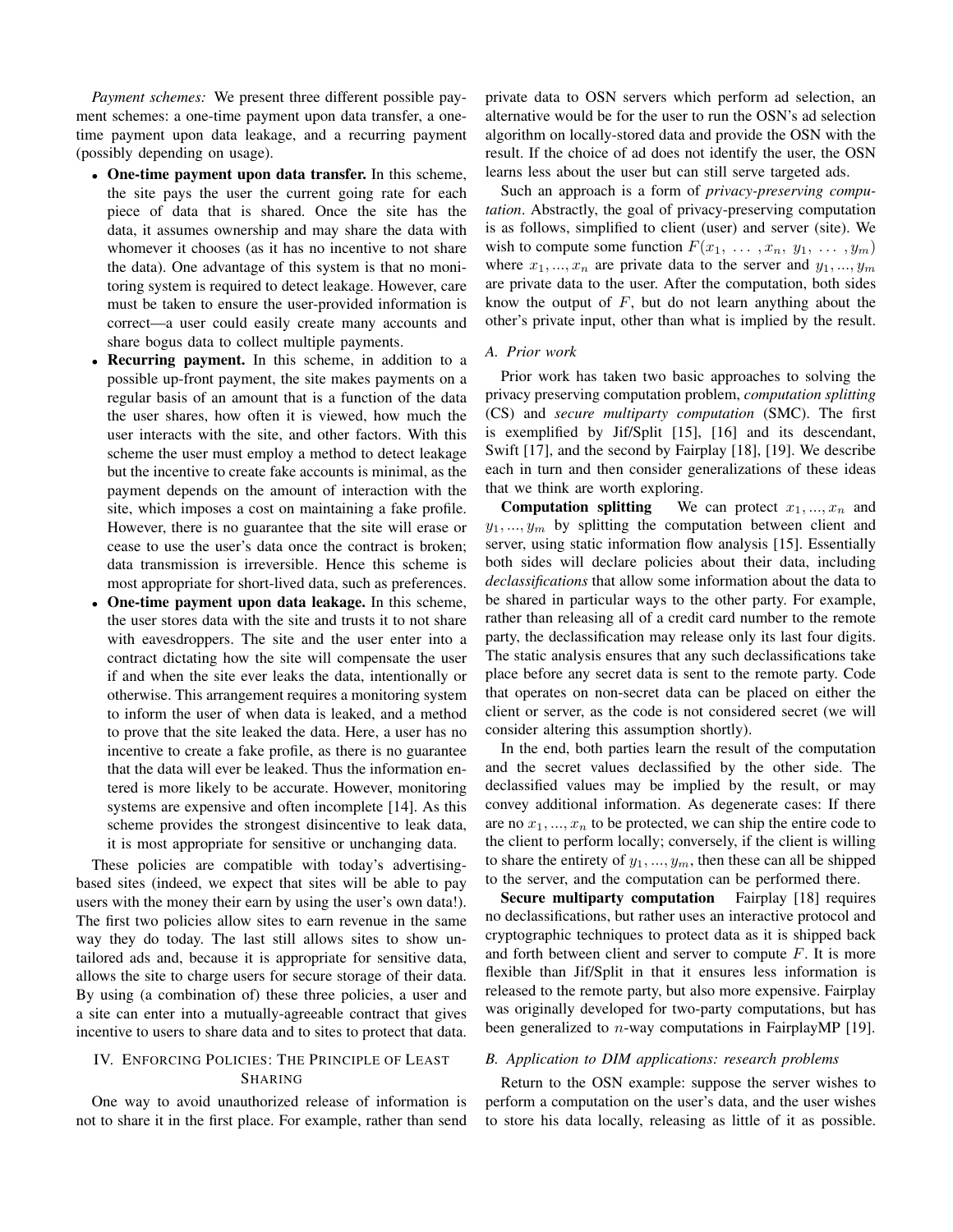There are a number of problems to solve that are not addressed by previous work, and we sketch some of them here. First, the server might not only care to keep certain values hidden from the client, but to hide portions of the code as well. Second, as parts of this algorithm may now be computed by the client, the server must trust the client to execute them properly. The server would like assurance that the algorithm execution has not been tampered with. Finally, both the client and server are concerned about what private data the other side has learned, which depends on (in addition to the privacypreserving mechanism) what computation has been performed. We need a way to track the information released to ensure it does not exceed some threshold.

## *C. Keeping* F *hidden from the client*

Suppose the server wants to hide some or all of  $F$ . For example, suppose  $F$  is the OSN's ad selection algorithm. If the algorithm is very effective the OSN would prefer to keep it hidden from competitors. Most reliably, the entire computation would occur at the server, and as the computation proceeds, it would send read requests to the client, asking for bits of data it needs. However, this approach could reveal more data than the client desires. For example, suppose the site wishes to determine the average age of a user's friends. We might do this by defining  $F(u)$  for a given user u as follows:

$$
n = 0; c = 0;
$$
  
**foreach**  $f \in friends(u)$   
 $n = n + 1; c = c + age(f);$   
**return**  $c/n$ 

Consider three possible ways this code could be computed between client and server:

- 1) F runs entirely at the server. It must query the client for each of  $u$ 's friends  $f$ , so that it can average the friends' ages.
- 2)  $F$  runs entirely on the client. Thus the user releases far less data—just the average age of his friends, not the number of friends or their identities. However, running  $F$  at the client reveals the function the server wishes to compute—if  $u$  just provides his friends list to the server, he does not know what about his friends the site finds interesting, protecting the site's algorithm.
- 3) As a middle ground the server could ask for the number of u's friends and their ages. Doing so does not reveal what the site will do with this, i.e., compute the average—the server could be computing the median, finding the maximum or minimum, etc.

Which division of computation is used is a matter of policy. The programmer could label portions of  $F$  as server-private, and the CS or SMC algorithm could ensure that none of that code runs at the client. For example, labeling all of  $F$  as private results in the first case, above; labeling none results in the second; labeling only the expression  $c/n$  results in the third.

A research challenge is to reconcile the constraints on code location imposed by privacy requirements of the client's data and the privacy requirements of the code. Moreover, even if

"all" the code runs at the server, the client can infer properties of the algorithm by observing individual read requests that it makes. We must ask: at a high level, what can the client reason about the overall form of  $F$  based only on seeing the portion of its computation that runs at the client? How do we describe knowledge of a particular function, based on the computation?

While hiding the code would seem to make the splitting problem harder, it actually can make it easier in some cases. In particular, the static analysis performed by CS algorithms is designed under the presumption that the client will know when it could be receiving server-private values (or functions of them) because it knows the code. If we assume that some or all of the code is unknown, the client may not know the difference between a query  $y_1 < 5$  and  $y_1 < x_1$  (where  $x_1$ is a server-private value that could be 5), and thus will not realize it is learning something about private server data.

#### *D. Ensuring computation consistency*

We might imagine that allowing a client to compute part of  $F$  is ill-advised because the client could lie about the result. Let  $F'$  be the portion of computation  $F$  that runs at the client, and suppose  $F'(y_1, ..., y_m) = x$ . When asked, instead of reporting  $x$ , the client could report some value  $x'$  instead.

Lying about computation results is not necessarily as bad as we might initially think. If  $F'$  were computed at the server instead, the client could provide the server with false input values  $y'_1, ..., y'_m$  such that  $F'(y'_1, ..., y'_m) = x'$ , yielding the same false result. Facebook recognizes the problem of users lying about their details, and makes such deceit a violation of the terms of service (as mentioned in  $\S$  II).

On the other hand, while the site cannot enforce user honesty, the server can check whether client-side computations are *consistent*. In particular, the server might like to ensure that the client does not change or lie about its private value in the middle of a computation. For example, suppose the server was interested in the following function  $F$ :

if 
$$
c_1 < 5
$$
 then  $x = h_1$  else  $x = h_3$   
if  $c_1 < 10$  then  $z = h_2$  else  $z = h_3$ 

In this code, if the first if-branch succeeds, then the second if-branch should succeed too. If the first else-branch succeeds, either of the subsequent two would be OK. Now suppose that the server executes all of this code segment other than the two comparisons  $c_1 < 5$  and  $c_1 < 10$ , which run at the client. As there is no  $c_1$  such that  $c_1 < 5$  and not( $c_1 < 10$ ), the server should be suspicious if successive computations on the client produce contradictory answers. Ensuring consistency of this sort within a computation might, for example, assuage advertisers that they are getting a consistent view of user data.

To ensure client-side computations are mutually consistent we can take the following approach. For each computation  $Q_1 = q_1, ..., Q_m = q_m$  where  $Q_1$  is the function sent to the client (whose free variables include  $y_1...y_m$ ) and  $q_1$  is the result returned, the server can ensure that

$$
Q_1 = q_1 \wedge \ldots \wedge Q_m = q_m
$$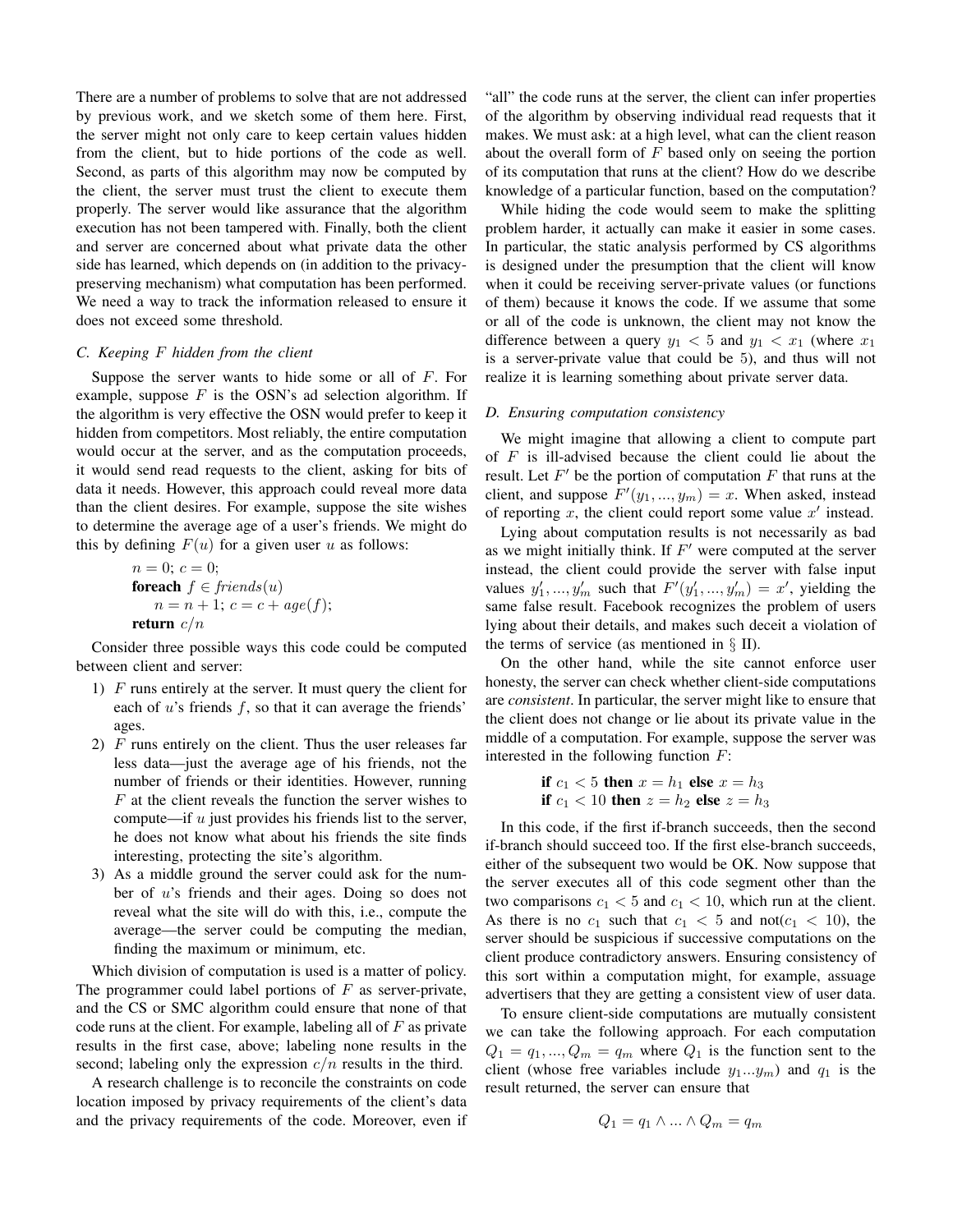has a satisfying solution. If not, the client has lied or incorrectly computed one or more of the requests. Notice that inconsistency can arise even for a single request, e.g., if  $Q_1$ is  $y_1 \mod 3$  and the client returns  $q_1 = 4$ .

Because some data changes over time—e.g., friends and personal likes/dislikes—the server cannot know for sure that a client is lying if successive series of queries are inconsistent. Models of data mutability can help distinguish between data that should remain fixed (e.g., a user's birthday) and data that may change infrequently (e.g., a user's favorite movie).

Satisfiability queries can be expensive and thus should not be used on the critical computation path. Assuming that clients lie infrequently, the server could take a sampling approach to verifying consistency and perform such verification offline.

## *E. Brokering private information*

So far we have been concerned only with single executions of a privacy-preserving computation. When parties may interact more than once, computing different functions over the same data, each party must track what its past partners have learned so as to not reveal too much data over time. We propose using a guard that monitors what information an entity is releasing. We call this approach a *private information broker* (PIB): a record of what bits of data have been released and to whom they were released, as well as a model of how those entities are likely to behave in terms of sharing data with other entities. With this mechanism, users can try to understand what might happen if this information base is extended by revealing further information.

Each individual would run a service that maintains these models for them. Each time a user enters their personal information, such as when providing their qualifications for a review in the collaborative reviewing information hub, the information broker is informed and constructs a model of the hub and tracks the information it has learned. Before actually submitting the information to the site, the broker service checks to ensure that a user-specified security policy is respected, that is, sharing the new information does not push the amount of information that an entity can learn or infer over a certain threshold. The conservative assumption is that the hub could reveal the information to the public, but the user could refine this assumption by entering the hub's privacy policy as further information.

The PIB is a natural place to execute split computation. By having direct access to the user's secret data, it can monitor which bits are read during function execution using static or dynamic taint tracking. This simplifies the task of tracking released information. One party querying another would treat the other's PIB as a database and send an SQL-like query directly to the PIB to extract the relevant information. This query is likely to be less sensitive than the entire computation, and yet is sufficient for the user to analyze what bits of his data are going back to the server, allowing the PIB to improve efficiency while maintaining a record of all direct data access. However, data may leak indirectly, through side channels; we discuss this in detail in the next section.

## V. QUANTITATIVE INFORMATION FLOW

Whether splitting the computation of  $F$  between server or client or computing  $F$  entirely at the client,  $F$ 's result may reveal information about the client's private inputs. At the extreme, if  $F(y_1) = y_1$ , then the result of F unveils all the client's private information  $(y_1)$ . Even if the result of a single computation reveals only a small amount of information, many computations performed over time may reveal substantial portions of  $y_1, \ldots, y_m$ .

To measure (and ultimately, control) what information is released by a computation, a first attempt might be to track what portions of the secret values  $y_1...y_m$  (respectively,  $x_1...x_n$ ) are actually returned directly by the portion of  $F$  computed at the client (respectively, the server). But to do so would fail to track *implicit flows*. To illustrate, consider the following function F that runs at the client:

## if  $y_1 == 10$  then return 0 else return 1

In the case that  $F$  returns 0, the server knows the only possible value of  $y_1$  is 10, despite the fact that F returns no portion of  $y_1$  directly. Any assessment of information release must consider such implicit flows if the secret values are to be kept truly secret.

#### *A. Quantitative information flow tracking*

Directly learning the value of a secret variable is too simplistic to usefully characterize information flow. In the implicit flow example above, even if  $y_1$  is not equal to 10, execution does leak information (that  $y_1 \neq 10$ ), though not enough information to completely learn  $y_1$ . Assume  $y_1 \in \{1, ..., 10\}$ and after learning the variable is not equal to 10, the server learns the output of the following function:

#### if  $y_1 == 9$  then return 0 else return 1

At this point, the server knows  $y_1 \leq 8$ , Comparing the secret  $y_1$  to successively smaller values, the server could eventually learn the exact value of  $y_1$ . A conservative analysis of the situation could imply that  $y_1$  is leaked upon the very first function call due to the implicit flow, whereas a more fine-grained perspective would not only indicate some partial revelation of the variable but also conclude that a sequence of function outputs described above increase this partial amount, certainly beyond what is learned from just one function call.

One approach to quantify what is learned is to consider how many possible values the secret can take on given some observed output of the function. Consider a simple ad selection algorithm that operates on two user secret variables, byear, the user's birth year in the range {1900, ..., 1999}, and gender, the user's gender as a numerical value from  $\{0, 1\}$ , and returns an ad in the set  $\{0, 1, 2\}$ .

# if  $1980 \leq byear$  then return 0 else if  $gender == 0$  then return 1 else return 2

The set of possible secret *states* is  $U = \{1900, ..., 1999\} \times$ {0, 1}, containing 200 distinct possible secret pairs of values of byear and gender. If the server (here, an advertiser) were to learn the output of this function is 0, it would know the set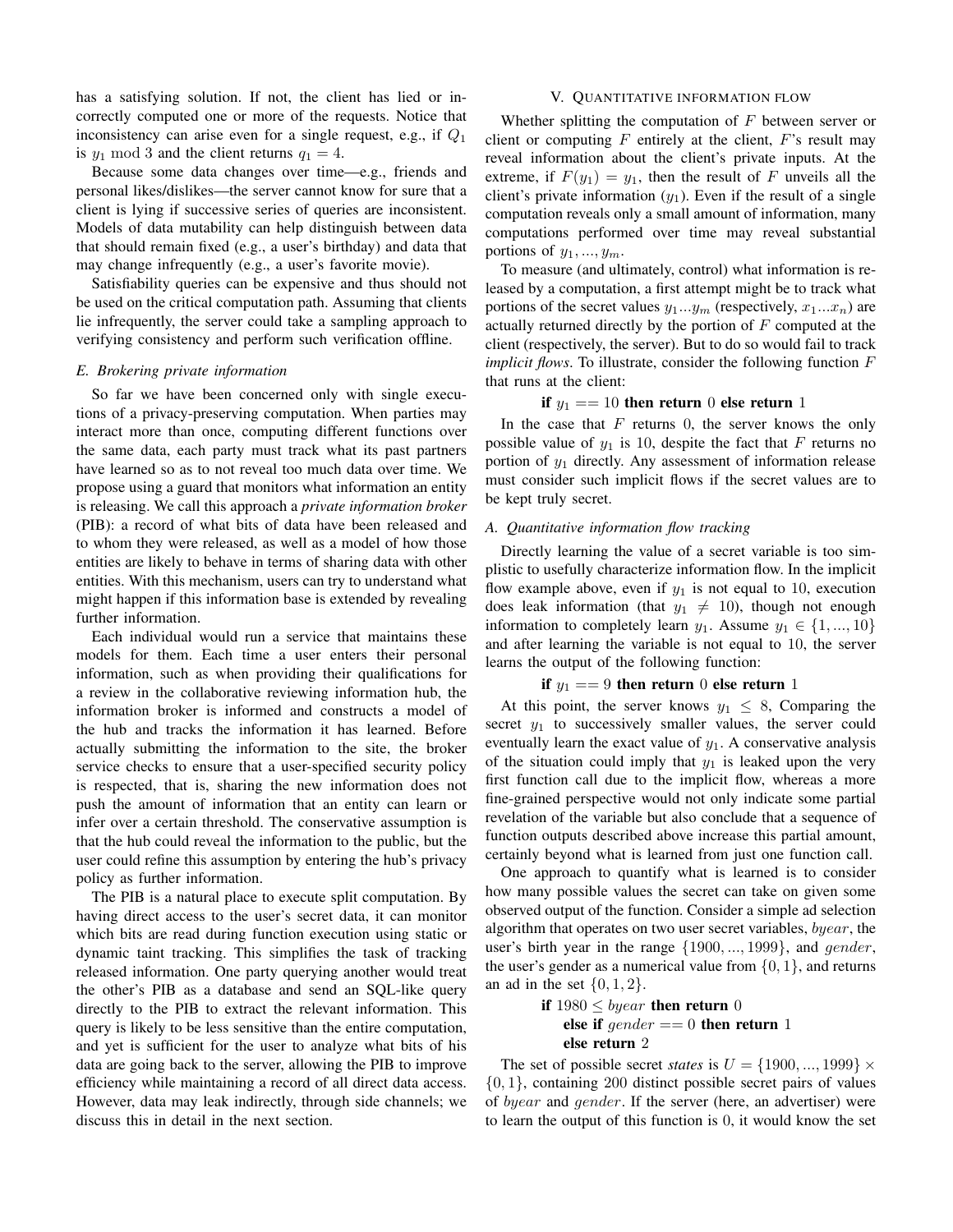of possible secret values that could have resulted in this output is  $O_1 = \{1980, ..., 1999\} \times \{0, 1\}$ , which contains 40 distinct states. On observing an output 1, however, it would know the secret input was in  $O_2 = \{1900, ..., 1979\} \times \{0\}$ , or one of 80 possible states. One way to quantify the leak of information is in terms of the sizes of the sets of secret states [20].

In our example, observing an output of 0 reduces the set of secret states by a greater amount than observing an output of 1. Intuitively, this corresponds to sharing a greater amount of information. This intuition stems from the fact that, if the server was to model the secret state and sample from it uniformly the probability that the server could correctly *guess* the exact value of the secret information is twice as high in the first case as the second. Backes et al. [20] analyzed implicit flows in such a scenario, assuming that each possible secret state is equally likely. But this assumption does not hold for our example given the non-uniform distribution of birth years.

This unrealistic situation can be remedied by considering the probability distribution or *belief* of the secret states [21]. A belief  $\delta$  can be thought of as a function from the set of secret states  $U$  to  $[0, 1]$ , having the usual probability distribution property,  $\Sigma_{\sigma \in U}$   $\delta(\sigma) = 1$ . A more realistic belief of the secret state in our example would assign more probability mass to states denoting a younger user, or for example:

$$
\delta(byear, gender) =
$$
  
**if** *byear*  $\leq$  1949 **then** 1/400 **else** 3/400

Beliefs can thus account for differing *a priori* probability distributions of secret states. For example, without learning anything from the client, the server believes that (1949, 0) has a probability 0.0025 of being the true secret state, whereas it believes (1950, 0) has a 0.0075 chance of being correct.

The belief signifies nothing of what the actual secret state is. It can, however, be quantitatively compared to the true secret state or other beliefs using *relative entropy* [21]. The relative entropy  $D(\delta \to \delta')$  between two probability distributions  $\delta, \delta'$ is defined as follows:

$$
D(\delta \to \delta') = \sum_{\sigma \in U} \delta'(\sigma) \lg \frac{\delta'(\sigma)}{\delta(\sigma)}
$$

If  $\dot{\sigma}$  is probability distribution that assigns 1 to the real secret state and 0 to everything else, then  $D(\delta \rightarrow \dot{\sigma})$  is a quantification of the information known about the secret state and has the property that the probability of guessing the real state when sampling from  $\delta$  is  $2^{-D(\delta \to \dot{\sigma})}$ . As such, users can compare different quantities of information about the secret state in terms of likelihood of guessing the secret state. If a server (or user) has beliefs  $\delta$  and  $\delta'$  with  $D(\delta \to \dot{\sigma}) = D(\delta' \to \dot{\sigma}) + 1$ then it is twice as likely to guess the secret having belief  $\delta$ than it would having belief  $\delta'$ ; gaining a *bit* as measured in this way corresponds to a doubling of the chances of guessing the secret state.

Evaluating the revision of a belief given some function output lets one compare the information gain that results from the function. The semantics of evaluation of programs over probability distributions as described in [21] let one do exactly that. However, this technique requires policy-enforcement mechanisms to reason about all possible secret states. In our ad-selection example only 200 states were possible, but large, sensitive computations are now the norm [22], [23], [24]. Propagating distributions of large state spaces over the execution of a (possibly distributed) program and computing the relative entropy over such distributions is not feasible.

Some of our present work is aimed at alleviating this problem in a constrained setting of programs that operate on expressions that contain only linear combinations of variables (variables are not multiplied together) and where probability distributions are uniform over linearly constrained regions. Our probability distribution  $\delta$  above, for example, can be described by a set of *polyhedral regions* [25] within U:

```
P_1 = U \cap \{(byear, gender): 1900 \le byear \le 1949, 0 \le gender \le 1\}P_2 = U \cap \{(byear, gender): 1950 \le byear \le 1999, 0 \le gender \le 1\}
```
Each state within  $P_1$  has equal probability according to  $\delta$ , and similarly within  $P_2$ . Inspired by ideas from abstract interpretation [26], we aim to evaluate programs on such sets of polyhedra of states instead of individual states and thereby make the task feasible in settings where the state space is too large to reason about otherwise.

#### *B. Enforcing quantitative policies*

Given a strategy to quantitatively track information leaked by executing a function  $F$ , a user can set a policy governing the maximum leakage permitted for his secret data. For example, it has been reported that zip code, birthday, and gender are sufficient information to uniquely identify 63% of Americans in the 2000 U.S. census [27], so we could imagine a user setting a policy that will permit (guarded or partial) access to these data assuming an attacker never has a better than  $1/n$  chance to guess all three, for some n. By extending the private information broker  $(\S$  IV-E) to quantitatively track implicit flows, policies can more flexibly express what data can be released to different parties while maintaining rigorous estimates of the uncertainty of attacker beliefs, to prevent responses that would reveal too much information.

The PIB must enforce a quantitative policy in a way that does not itself violate the policy. If the PIB executes a function  $F$  locally and estimates how much the remote party could learn from the result, and if this amount is too great, it can intentionally cause the computation to fail (i.e., return nothing). The problem with this approach is that the remote party might assume that failure implies that the actual response would leak too much information, which can itself leak information. Consider the code

#### if  $byear = 1971$  then return 0 else return 1

Suppose a client whose birth year is 1971 runs this code and discovers that returning 0 will reveal his birth year to the server, leaking too much information. But failing, where failure is known to be due to exceeding the allowed information leakage budget, reveals nearly the same amount of information, since the server knows it is likely the budget was exceeded due to having guessed the birthday.